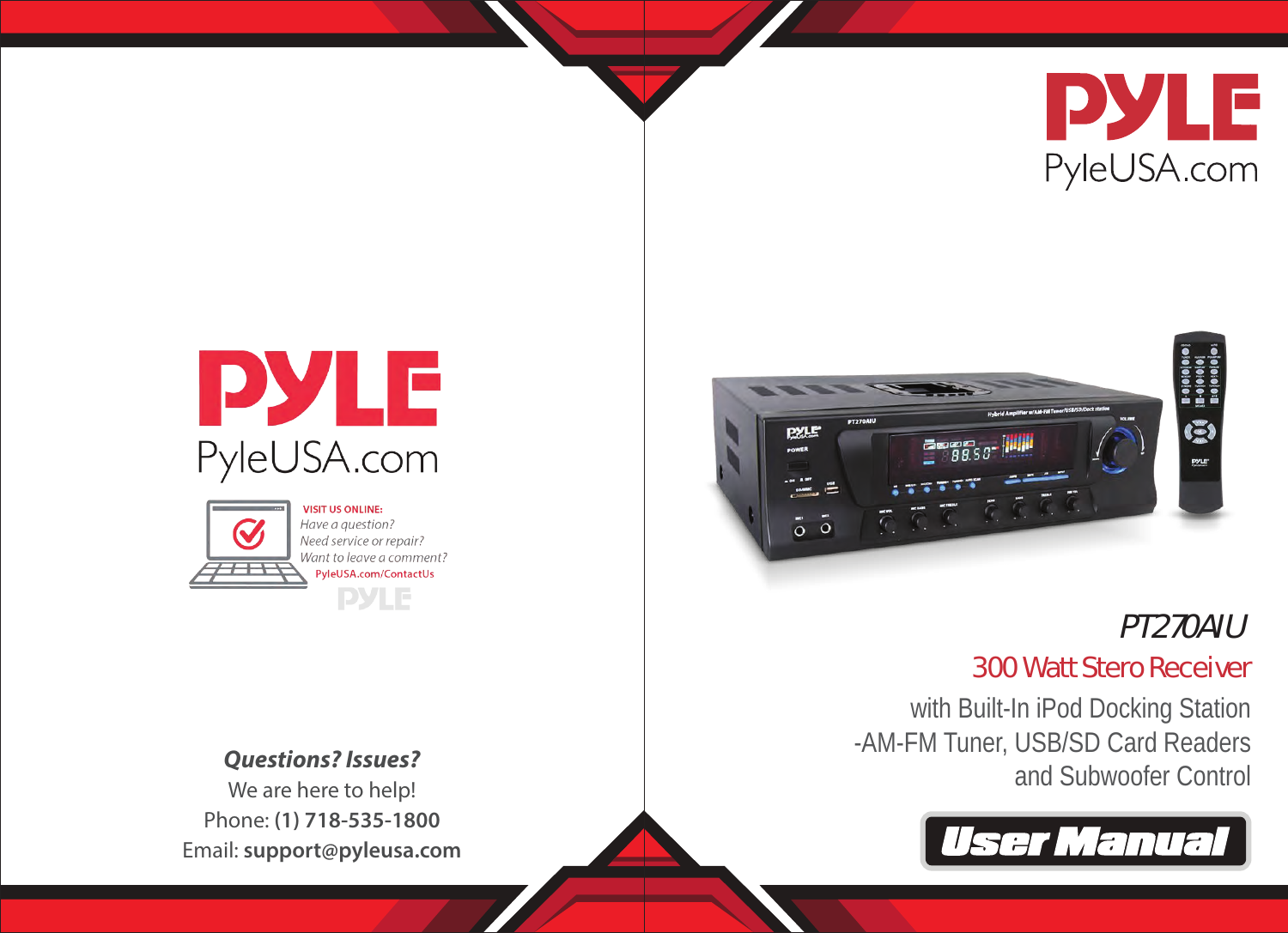**Please read these operating instructions carefully before use. They will acquaint you fully with its features.**

**This product adopts highly advanced digital techniques, high powered, four -channel outputs to be the media center of your living room. It includes an AM/FM tuner, MP3/iPod input jack, headphone jack. This Pyle Pro hybrid amplier also has sub-out and pre-outs for a variety of applications.**



**WARNING: TO REDUCE THE RISK OF FIRE OR ELECTRIC SHOCK. DON'T EXPOSE THIS EQUIPMENT TO RAIN OR MOISTURE.**



**TO REDUCE THE RISK OF FIRE OR ELECTRIC SHOCK AND ANNOYING INTERFERENCE, USE THE RECOMMENDED ACCESSORIES ONLY.**



#### **THIS DEVISE IS INTENDED FOR CONTINUOUS OPERATION!**

**\*Designs and specications are subject to change without notice.**

# *FEATURES*

- PRE-Amp with AM/FM Tuner
- CPU management of all functions, remote sensor
- Digital fluorescent output displays all the functions
- Separate gain control of pre-amp and subwoofer
- All the blue lights and blue rings gain control through LED Dimmer
- AM/FM Quartz synthesized Tuner, auto station seek and store, 50 stations storage, with both manual and automatic tuning
- lpod/Mp3 Input with cable
- Digital karaoke system
- Over heat, over current protection

# *PRECAUTIONS*

- 1. **Power Source:** The unit should be connected to a power supply AC-110/60Hz, AC-220V/50Hz.
- 2. **Ventilation:** The unit should be situated so that its location or position does not interfere with its proper ventilation. Place the unit at least 10cm away from the walls.
- 3. **Water and moisture:** The unit should not be used near water-for example, near a swimming pool, in a wet basement, etc.
- 4. **Electric Shock:** If a metal objects, such as a hair pin or a needle, comes into contact with the inside of this appliance, a dangerous electric shock may result. For families with children, never permit children to put anything, especially metal, inside this unit.
- 5. **Enclosure Removal:** Do not open the unit as this might result in damage to the circuitry or electrical shock. If a foreign object should get into the unit, contact your dealer or service company.
- 6. **Abnormal Smell:** If an abnormal smell or smoke is detected, immediately turn the power **OFF** and pullout the power cord. Contact your dealer or nearest service station.

# *How to replace the preset radio stations?*

**Use the remote control to set the radio stations.**

**NOTE:** The preset radio stations can't be deleted, **BUT CAN BE REPLACED.**

# *Operations Steps:*

- 1. Press **TUNER MODE** on the remote control
- 2. Pres **AM/FM**, and select FM
- 3. Press **PRE/NEXT** to select the stations you don't want to keep;
- 4. Press **TUNING** again choose the radio stations you want to save
- 5. Press **MEMORY** to save the new stations
- In this way, you can replace the preset radio stations.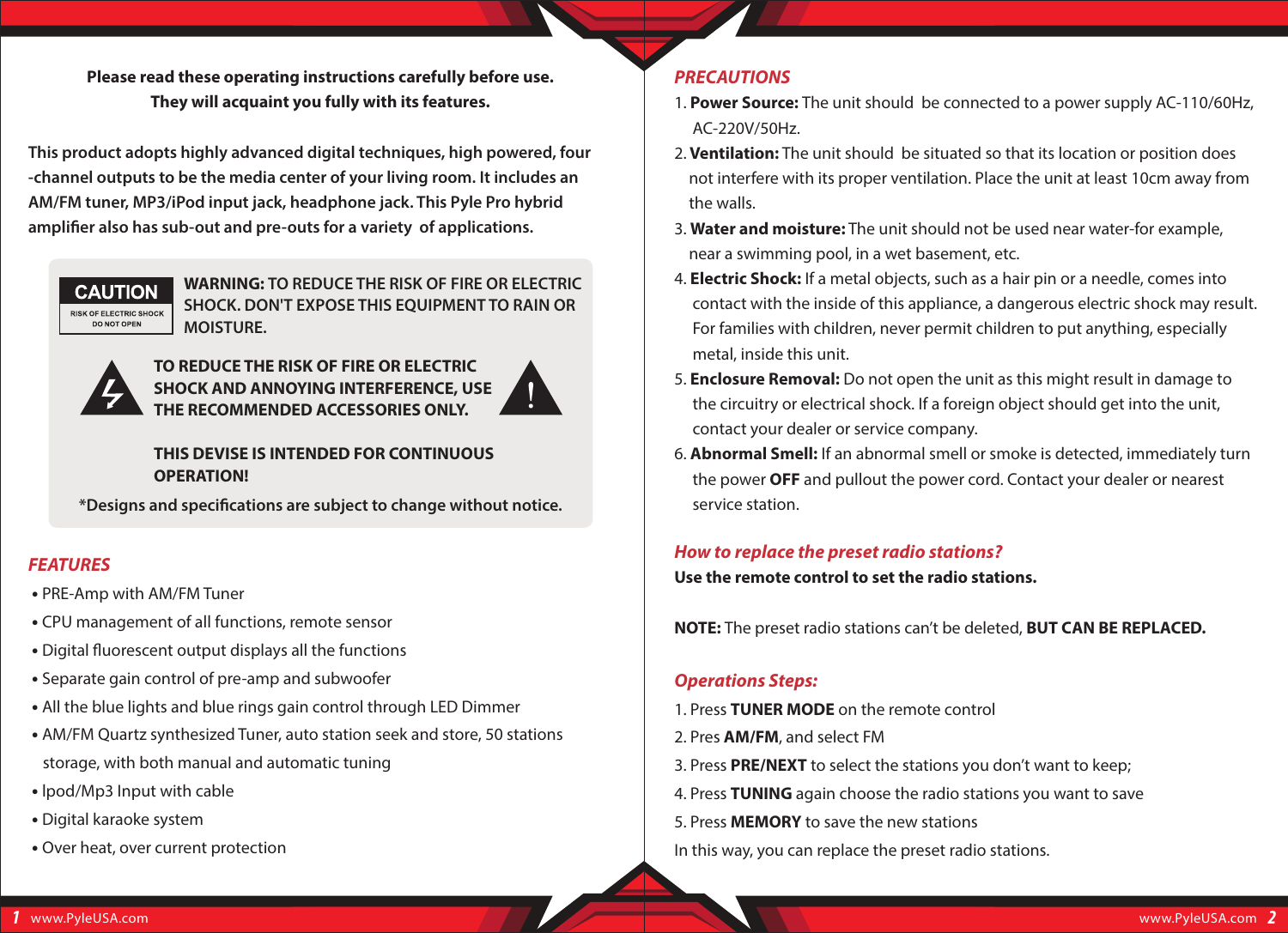# *OPERATION*

#### 1. **POWER**

Use this button to turn **ON** or **OFF** the speakers.

**Caution:** Make sure that all connections are properly connected and the main volume is set to minimum level before turning **ON** the unit.

#### 2. **INPUT SELECT**

**Select the input source:** CD/DVD, USB, Radio.

#### 3. **MICROPHONE VOLUME: MIC VOL**

Adujst "**MIC VOL**" knob to increase or decrease the karaoke volume

4. **ECHO**

Adjust "**ECHO**" to get a satiable echo effect.

#### 5. **TREBLE/BASS**

Turn **TREBLE/BASS** knob to adjust treble/bass tone master channel.

#### 6. **MASTER VOLUME**

 You can adjust **MASTER VOLUME** from turn right volume up , turn left volume down.

### *CONTROLS & FUNCTIONS*

#### **FRONT PANEL**



| <b>1. POWER SWITCH</b>              | <b>10. IPOD DOCK</b>             |
|-------------------------------------|----------------------------------|
| Press to power unit <b>ON/OFF</b>   | 11. AM/FM SELECTOR               |
| 2. SD/MMC CARD READER               | <b>12. MUTE</b>                  |
| 3. USB READER                       | 13. A/B SPEAKERS OUTPUT SELECTOR |
| 4. PLAY/PAUSE                       | <b>14. INPUT SELECTOR</b>        |
| <b>5. PREV</b>                      | <b>15. VOLUME CONTROL</b>        |
| Used to select the Previous station | <b>16. SUB.VOL CONTROL</b>       |
| which have been kept in system      | 17. TREBLE                       |
| 6. <b>NEXT</b>                      | 18. <b>BASS</b>                  |
| Used to select the next station     | 19. <b>ECHO</b>                  |
| which have been kept in system      | 20. MIC. TREBLE                  |
| 7. TUNING $<$                       | 21. MIC. BASS                    |
| $8.$ TUNING $>$                     | 22. MIC. VOL                     |
| 9. AUTOSCAN                         | <b>23. MIC 2 INPUT</b>           |
| Auto search for radio station       | <b>24. MIC 1 INPUT</b>           |

#### **BACK PANEL**



1. **TUNER ANT:** Connect for AM and FM antennas.

#### 2. **AUDIO INPUT JACKS:**

Connect the audio ouput jacks of DVD/CD AUX to these jacks.

3. **A SPEAKER OUTPUT TERMINALS:** 

Connect your speaker system to these terminals.

4. **B SPEAKER OUTPUT TERMINALS:**

Connect other speaker system(s) to these terminals.

- 5. **COOLING FAN**
- 6. **VOLTAGE SELECTOR SWITCH:** Slide to select correct voltage 110V or 220V.
- 7. **POWER CORD:** Connect to AC 110V/60Hz and 220V/50Hz outlet.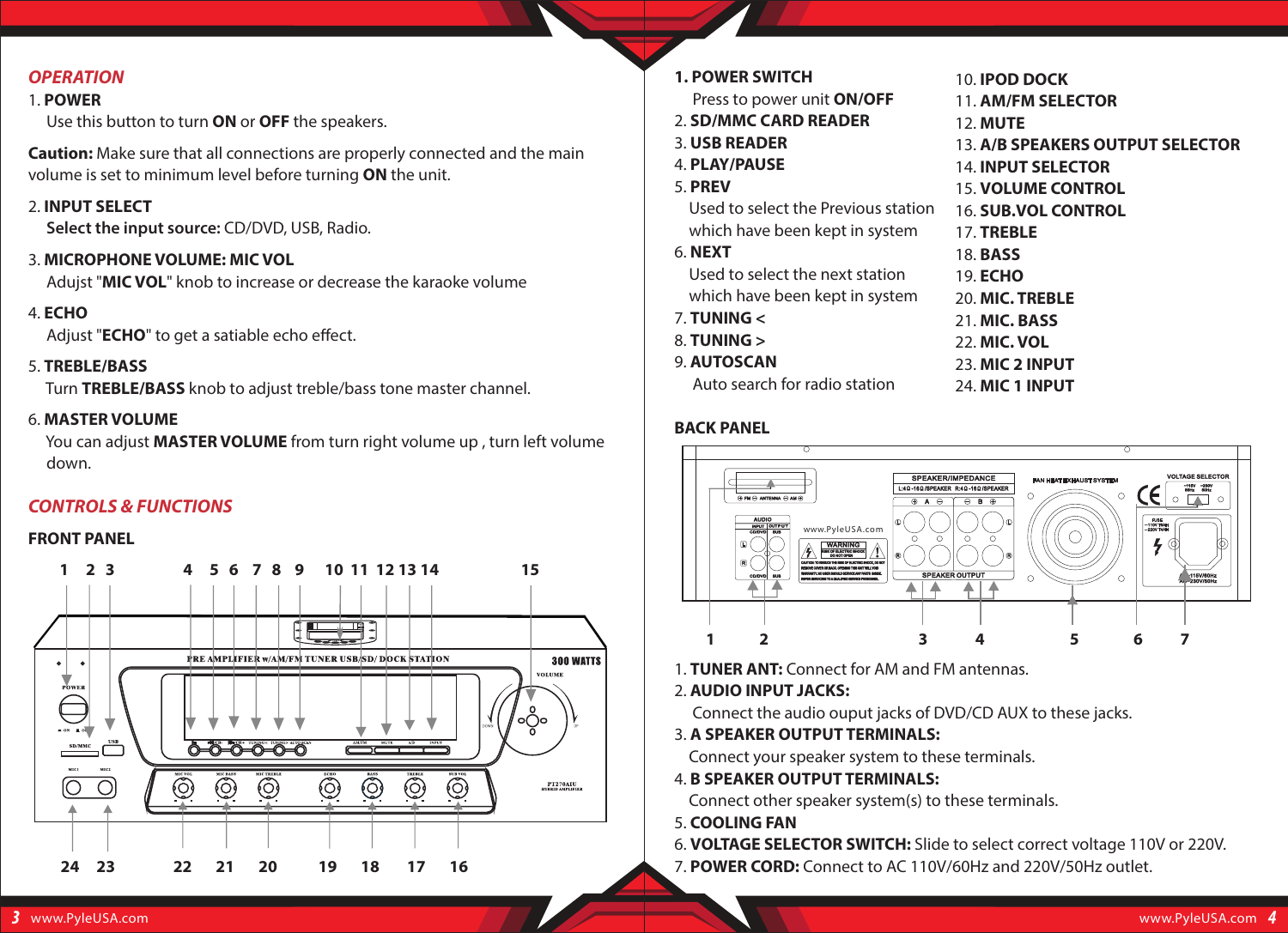#### *REMOTE CONTROL*



- 1. **AUX/USB Selector**
- 2. **CD/DVD Selector**
- 3. **TUNER Selector**
- 4. **AUTO:** Automatically search the single source when power **ON**
- 5. **IPOD/MP3 Selector**
- 6. **AUTOSCAN:** AM/FM auto scan selector scan and store stations automatically. Can store 50 stations
- 7. **MEMORY:** After a station has been found you can store the station by pressing the **MEMORY** botton and the screen will display **SAVE**.
- 8. **ST/MONO:** Stereo and mono selector. 9. **SPEAKER A** selector
- 10. **SPEAKER B selector**
- 11. **FM/PAUSE selector**
- 12. **AM/PLAY selector**
- 13/14. **NEXT> PREV<**
	- Next station & Previous selector
- 15/16. **TUNING> TUNING<** Adjust the strong signal of
	- the stations
- 17. **A+B SPEAKER selector**
- 18/21. **L/R**
- Left/Right balance control 19/20. **VOL- VOL+** Master volume increase
- and decrease
- 22. **MUTE selector**

## *Remote Controller 0peration*

- 1. Remote controller should be operated within 6 meter and the scope of 30° in front of receiver.
- 2. Make sure that there is no big obstacle between remote controller and machine.
- 3. Remote sensor should be far away from the light, high amounts of light can affect its performance.